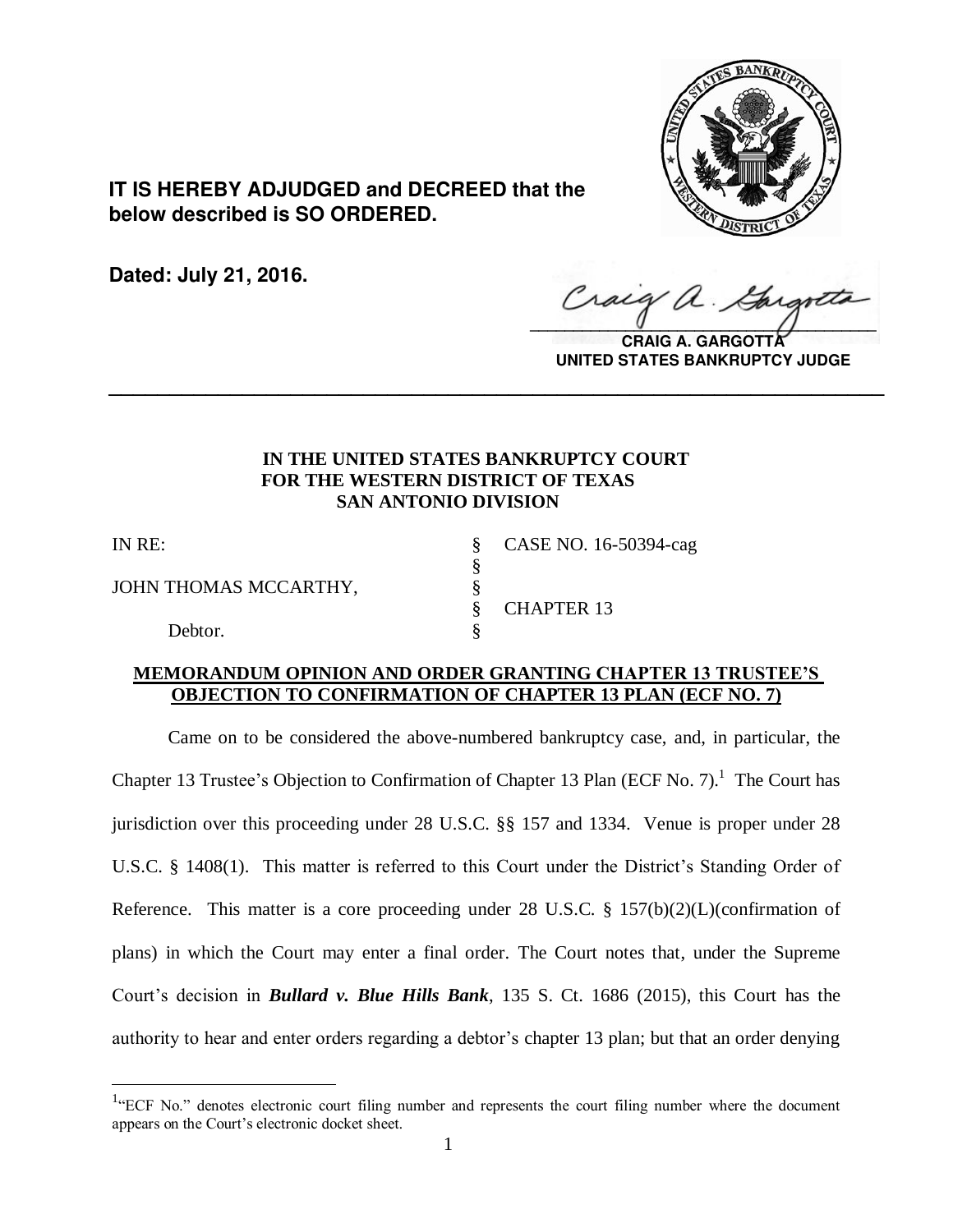confirmation of a chapter 13 plan is not a final order unless the bankruptcy case is also dismissed. The Court finds that this is a contested matter as defined under Fed. R. Bankr. P. 9014. As such, the Court makes the following findings of fact and conclusions of law pursuant to Fed. R. Bankr. P. 7052. The Court took this matter under advisement and finds that the Chapter 13 Trustee's (the "Trustee") Objection should be GRANTED.

#### **BACKGROUND**

Debtor John Thomas McCarthy filed chapter 13 bankruptcy on February 22, 2016 (ECF No. 1). On the same day, Debtor filed his Schedules, Statement of Financial Affairs ("SOFA"), and chapter 13 plan (ECF Nos. 1 and 2). Pursuant to the Chapter 13 Form Plan used in the San Antonio Division, Debtor proposes to pay 100% of all of his allowed administrative, secured, priority, and nonpriority unsecured claims (ECF No. 2, p. 6). The proposed Plan payment is \$1,200.00 per month and the Plan length is 60 months.  $(Id.$  at pp.6–7).<sup>2</sup>

The Trustee filed her Objection on April 4, 2016, arguing that, given the Debtor's excess disposable income, Debtor should agree that the chapter 13 plan cannot be modified or changed unless it continues to provide for full payment of unsecured claims (ECF No. 7). Further, the Trustee argues that Debtor must pay all claims in full to receive a discharge under  $\S 1328(a)$ .<sup>3</sup>

No evidence was taken at the confirmation hearing, although the Trustee provided the Court with additional information that Debtor does not dispute. Debtor individually owns two vehicles with a combined value of roughly \$25,000.00, a Keystone RV with a value of \$26,135.00, and a 2014 Gator Trax boat with a value of \$12,000.00. (ECF No. 1). The Debtor pays \$332.00/month on the RV Keystone (per Schedule "J"); \$553.97/month on the 2014 Gator

<sup>&</sup>lt;sup>2</sup>Debtor has an applicable commitment period ("ACP") of 60 months. According to Debtor's Schedules "I" and "J", Debtor has net income of \$5,730.00 and net expenses of \$3,761.00. After deducting the proposed plan payment of \$1,200.00, Debtor would have additional disposable income of \$768.00 per month, or \$46,880.00 over the duration of the Plan. If Debtor committed all of his disposable income to creditors, the plan length could be reduced to 37 months.

<sup>3</sup> Unless otherwise noted, all references are to 11 U.S.C. § *et seq*.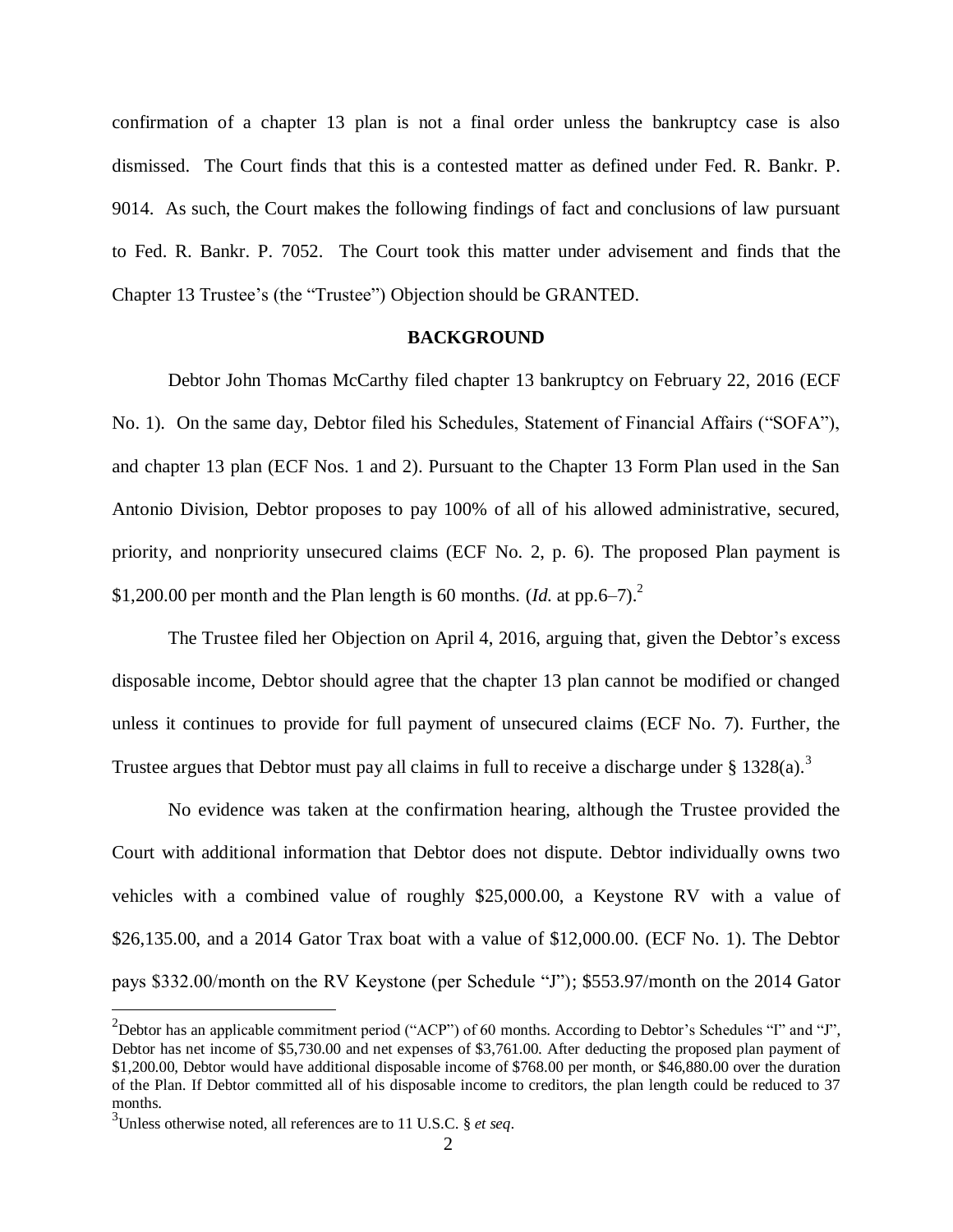Trax boat through the Plan; and \$484.15/month on 2012 Toyota Camry. (ECF No. 2, pp. 4-5). The Debtor also owns a 2002 Ford 250 that has no encumbrances on it.

#### **PARTIES' CONTENTIONS**

The Trustee argues that, because Debtor has excess disposable income and has personal property provided for in the Plan that are luxury items, Debtor should be required to pay off his plan earlier than the 60 months proposed. The Trustee argues that the creditors risk losing payments of additional disposable income if Debtor is unable to complete his plan. The Trustee calculates that, based upon the total amount of Debtor's projected disposable income, Debtor could complete his Plan within 37 months. Further, the Trustee maintains that the Court can impose the additional condition that, should Debtor be allowed to pay his claims over 60 months without dedicating all his disposable income to the chapter 13 plan, then Debtor shall receive his discharge only if Debtor pays 100% of all allowed unsecured claims. Also, the Trustee asks that Debtor be barred from modifying his chapter 13 Plan unless this proposed modification continues to pay unsecured claims in full.

Debtor argues that the proposed Court imposed conditions are not permitted under the Code and run afoul of  $\S$  1325(b)(1), which provides, in summary form, that the Court shall confirm a plan if the debtor provides for all of the debtor's projected disposable income over the applicable commitment period (60 months) or pays all unsecured claims in full. Debtor argues that once  $\S$  1325(b)(1) is met, the Court must confirm Debtor's chapter 13 plan as proposed without further conditions. Debtor also argues that, under *Law v. Siegel*, 134 S. Ct. 1188 (2014), the Court cannot impose any additional requirements on confirmation based upon equitable grounds under § 105(a).

#### **FINDINGS OF FACT**

No evidence was taken at the hearing and both parties stipulated as to the operative facts.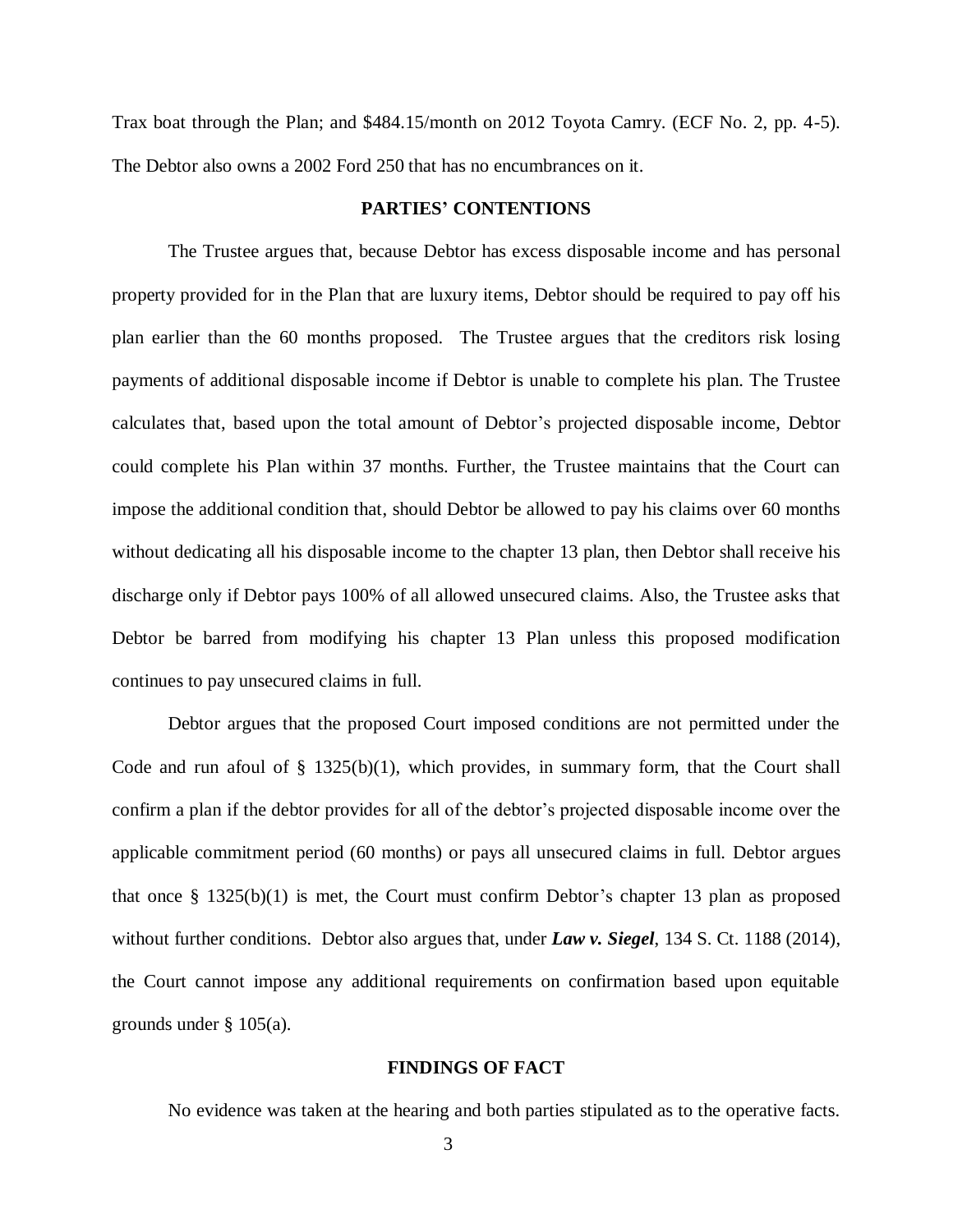Specifically, Debtor's chapter 13 Plan as proposed provides for payment in full of all claims over an ACP of 60 months. Debtor admits that he is not paying all projected disposable income into the chapter 13 plan. The chapter 13 plan is feasible as proposed and otherwise not contrary to any provision of the Code.

### **CONCLUSIONS OF LAW**

This Court recently observed that:

The ordinary-meaning rule is the most fundamental semantic rule of interpretation. It governs constitutions, statutes, rules, and private instruments . . . . If possible, every word and provision is to be given effect (*verba cum effectu sunt accipienda*). None should be ignored . . . it is no more the court's function to revise by subtraction than by addition.<sup>4</sup>

Under this rule of statutory interpretation, Debtor posits that the Court must adhere to the

text of § 1325(b)(1) that, once Debtor proposes to pay all of his disposable income over the applicable commitment period, *or* propose to pay unsecured claims in full, the Court has no discretion but to confirm the chapter 13 plan.<sup>5</sup> Further, Debtor argues that the Trustee cannot cite to any Bankruptcy Code provision that would allow the Court to contradict  $\S$  1325(b)(1) by including conditions to receive a discharge.<sup>6</sup>

There is no controlling precedent in this Circuit other than an unreported District Court decision affirming this Court in rejecting a similar argument made by chapter 13 debtors in another case. *See In re Molina*, No. SA-14-CA-926, 2015 WL 8494012 (W.D. Tex. December

 4 *In re WBH Energy, L.P.* (jointly consolidated under Bankruptcy No. 15-10003-HCM), 2016 WL 3049666 (Bankr. W.D. Tex. May 20, 2016) (J.Mott)(citing Antonin Scalia & Bryan Garner, *Reading Law: The Interpretation of Legal Texts*, pp. 69, 174 (Thomson/West, 2012)).

 $5$  Section 1325(b)(1) states that:

If the trustee or the holder of an allowed unsecured claim objects to the confirmation of the plan, then the court may not approve the plan unless, as of the effective date of the plan—

<sup>(</sup>A) the value of the property to be distributed under the plan on account of such claim is not less than the amount of such claim; or

<sup>(</sup>B) the plan provides that all of the debtor's projected disposable income to be received in the applicable commitment period beginning on the date that the first payment is due under the plan will be applied to make payments to unsecured creditors under the plan.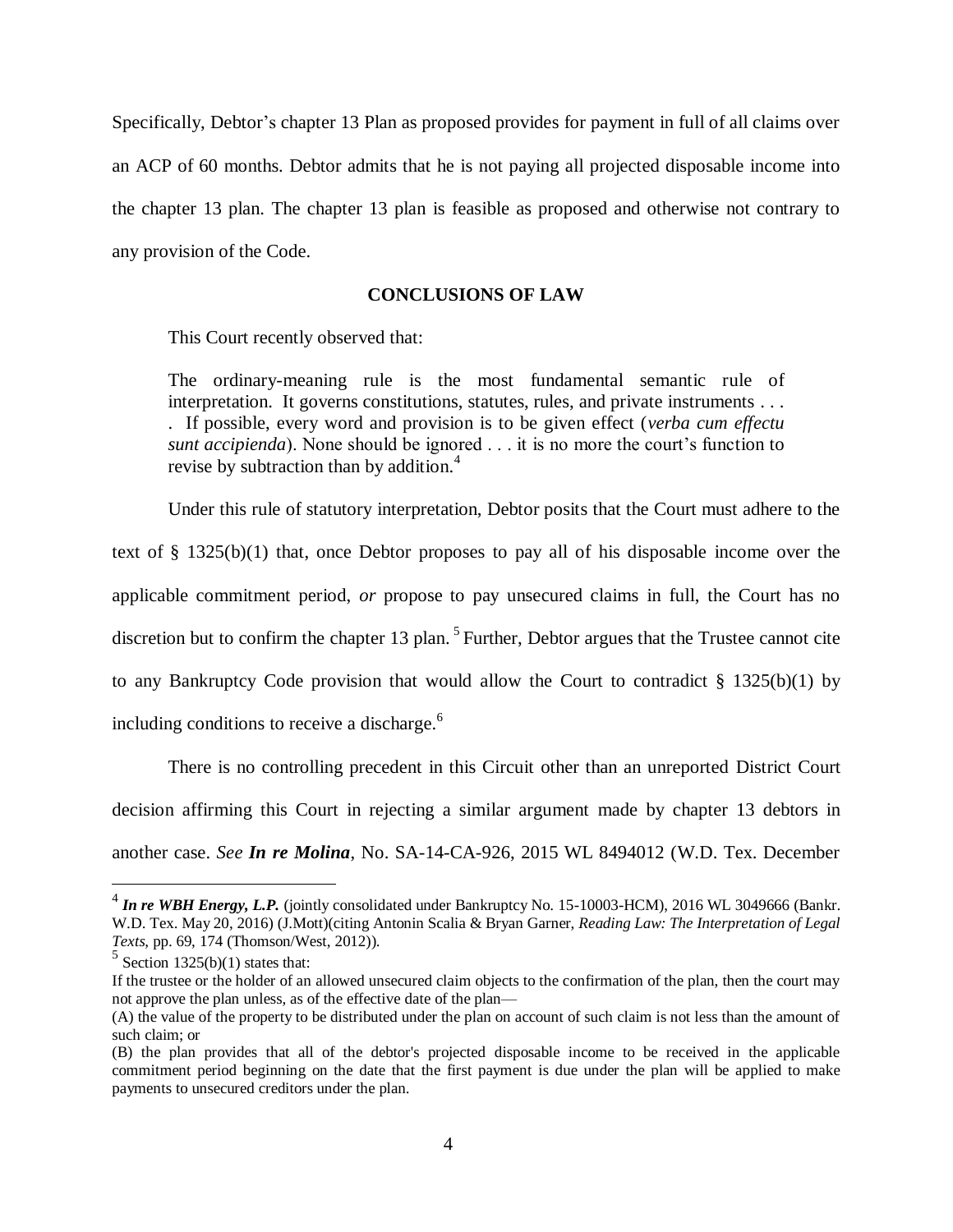10, 2015) (finding that, under § 105(a) the court is authorized to issue any order to carry out the provisions of the Code, including additional conditions on confirming a plan). In *Molina*, the District Court found that meeting the requirements of chapter 13 plan confirmation does not preclude the bankruptcy court from requiring conditions such as full payment of unsecured creditors where the debtors have additional income not being utilized to fund their plan. *Id*. at \*2. The District Court in *Molina* noted that the debtors had no reason to complain about the Court imposed conditions because the debtors received exactly what they asked for—confirmation of their chapter 13 plan—albeit with conditions. *Id*. Further, the District Court stated that it was not an abuse of discretion to require the debtors to pay all unsecured claims in full as a condition of discharge where the debtors were not dedicating all of their excess income for payment under the plan. *Id*. 7

Courts outside this District and at least one treatise  $\delta$  find that, once  $\S$  1325(b)(1) is satisfied by paying all disposable income through the plan or paying 100% of all unsecured claims, a court may not impose additional conditions when confirming a plan. In *In re Bailey*, the trustee argued that § 1325(b)(1) can be read to require a debtor to pay all claims in full *and* dedicate all disposable income to payment of claims through the plan because  $\S$  1325(b)(1) may be read in the conjunctive. No. 13-60782, 2013 WL 6145819, at \*1, \*5 (Bankr. E.D. Ky. 2013)(emphasis added). Further, the trustee suggested that  $\S 1325(b)(1)(A)$  does not apply when a trustee objects to a plan. *Id*. at \*2. Like the *Bailey* court, this Court does agree that the plain language of the statute only requires full payment of all claims or all disposable income being paid over the ACP. Further, the argument that  $\S$  1325(b)(1)(A) does not apply to a standing

<sup>&</sup>lt;sup>7</sup>Cf. **In re Walker**, 165 B.R. 994, 1000 (E.D. Va. 1994)(finding that under § 105(a) a court may impose conditions as a basis for confirming a chapter 11 plan).

 ${}^{8}$ See 8 *Collier on Bankruptcy*  $\P$  1325.11[3] (16<sup>th</sup> Ed. 2015)( "... the trustee cannot demand that the debtors devote all of their projected income each month in order to pay them more quickly.")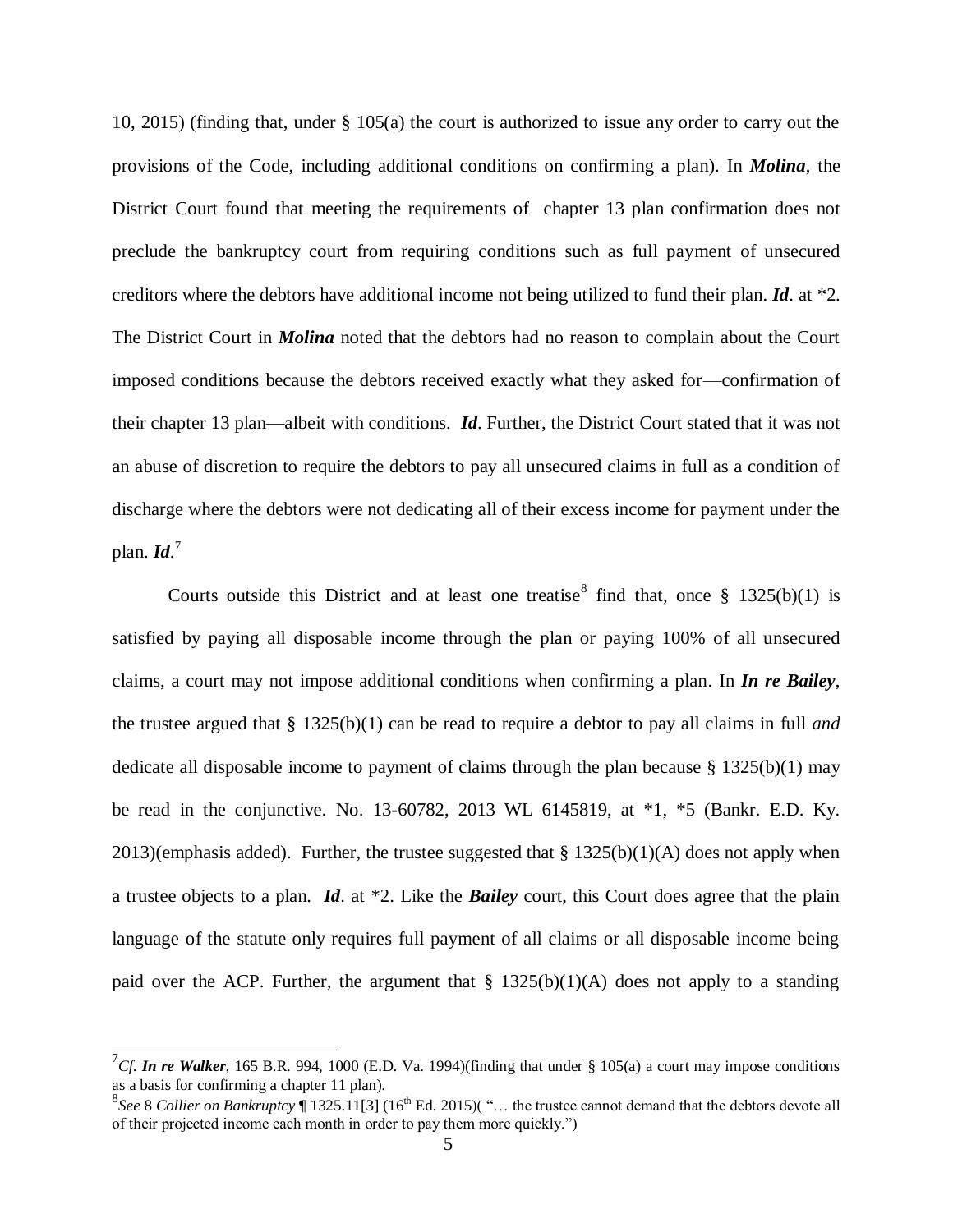trustee is incorrect. Also, the trustee argued that notwithstanding the plain language of § 1325(b)(1), as a matter of public policy, a debtor could be compelled to pay all of the debtor's disposable income into a plan because creditor claims are protected by being paid earlier. *Id*. at \*6.

The issue in *Bailey* was whether the debtors could be compelled to increase their plan payment when two 401(k) loans were paid off during the pendency of the chapter 13 case. The debtors proposed a "stair step" increase when the first loan was paid off, but not for the second loan. In *Bailey*, the court observed that since 1984 Congress has amended § 1325(b) five times. Further, over this time, the *Bailey* court noted that Congress has not substantially amended § 1325(b)(1). *Id*. The *Bailey* court found that the plain language of § 1325(b)(1) required either payment of all projected income over the term of the plan or payment of unsecured claims in full, not both. *Id*. The court noted that had Congress wanted to change this requirement, it could have done so when it amended § 1325(b). *Id*. 9 Finally, the *Bailey* court rejected the trustee's argument that the debtors should be required to pay off unsecured creditors sooner as a matter of public policy. *Id*. at \*6. The court found that public policy cannot override the plain meaning of the statute. *Id*.

The court in *In re Richall*, noted that post-BAPCPA, Congress differentiated between below and above median debtors. 470 B.R. at  $249$ <sup>10</sup> In doing so, Congress required an above median debtor to propose a plan length of 60 months, unless unsecured creditors could be paid in full prior to conclusion of the 60 month period. *Id*. Conversely, the court stated that Congress did not change the requirement that a below median debtor could propose a plan longer than three

<sup>9</sup> The *Bailey* court also noted that the Supreme Court in *Hamilton v. Lanning*, 560 U.S. 505 (2010), in dictum held that a chapter 13 debtor is only required to pay unsecured creditors in full or all projected disposable income over the duration of the plan.

<sup>&</sup>lt;sup>10</sup>The debtors in *Richall* proposed a 60 month plan, but had additional disposable income that could have paid all claims in full in 30 months.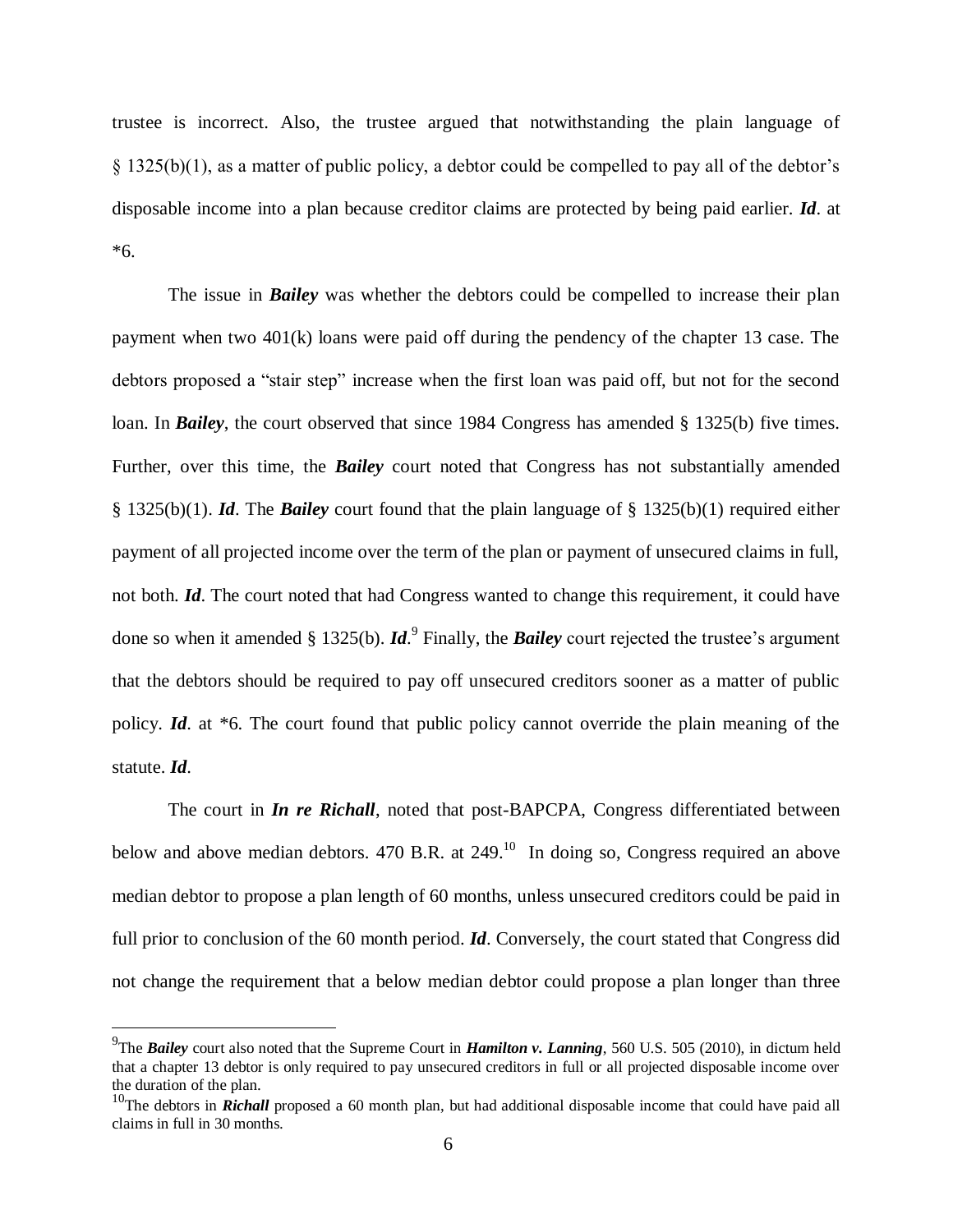years for cause shown. *Id*. <sup>11</sup> The *Richall* court held that in cases where a below median debtor has the ability to pay all unsecured claims in full either before or at the end of the three year period under the plan, "cause" under § 1329 cannot be shown to extend the plan beyond the three year period because no cause could exist. *Id*.

The **Richall** court held that the same analysis does not apply to above median debtors:

Section 1325(b) was substantially changed by BAPCPA to create a bright line test to determine whether a debtor is committing sufficient income to the plan. *In re Jones,* 374 B.R. 469, 469 (Bankr. D.N.H. 2007). ''Section 1325(b)(2) was amended to alter the method of determining a debtor's income and  $\S$  1325(b)(3) was added to require above median debtors to calculate their reasonably necessary expenses using the means test formula in § 707(b)(2)(A) and (B).'' *Id.* Section 1325(b)(1) requires compliance with subsection (A) or (B), but not both. *Jones,*  374 B.R. at 469. Accordingly, above median debtors now have an election to either pay all of their disposable income for five years, or until creditors are paid in full,  $\S$  1325(b)(1)(B), or to pay less than their disposable income over five years, if such lower payments will pay unsecured creditors in full. 11 U.S.C. § 1325(b)(1)(A). The Debtors' Plan provides for payment of all unsecured claims in full during a five year term through payments of approximately one-half of their disposable income. Thus, the Debtors' Plan complies with  $\S$  1325(b)(1)(A). While the Debtors could pay off their unsecured creditors in a shorter period of time if they contributed all of their monthly disposable income to plan payments, they are not required to do so under the plain unambiguous language of the Bankruptcy Code.

 $\overline{a}$ 

The trustee in *Richall* argued that it was bad faith to pay unsecured claims over 60 months when there was disposable income to pay claims in full much earlier. *Id*. at 248. The court found that where a debtor meets the requirements for confirmation under  $\S$  1325(b)(1), it is not bad faith under § 1325(a)(3) to pay claims over 60 months where claims could be paid sooner. *Id.* at 249–50.<sup>12</sup>

*Id*.

<sup>&</sup>lt;sup>11</sup>Section 1322(d)(2) states that "...the plan may not provide for payments over a period that is longer than 3 years, unless the court, for cause, approves a longer period, but the court may not approve a period that is longer than 5 years."

<sup>&</sup>lt;sup>12</sup>The failure to pay all disposable income through the plan has been found by some courts not to be "bad faith" under § 1325(a)(3). *See In re Johnson*, No. 10-03184, 2011 WL 1671536, at \*4 (Bankr. N.D. Iowa 2011)(holding that it is not bad faith to make payments that are less than the debtor's projected disposable income). The Trustee does not allege bad faith under  $\S$  1325(a)(3) in her Objection.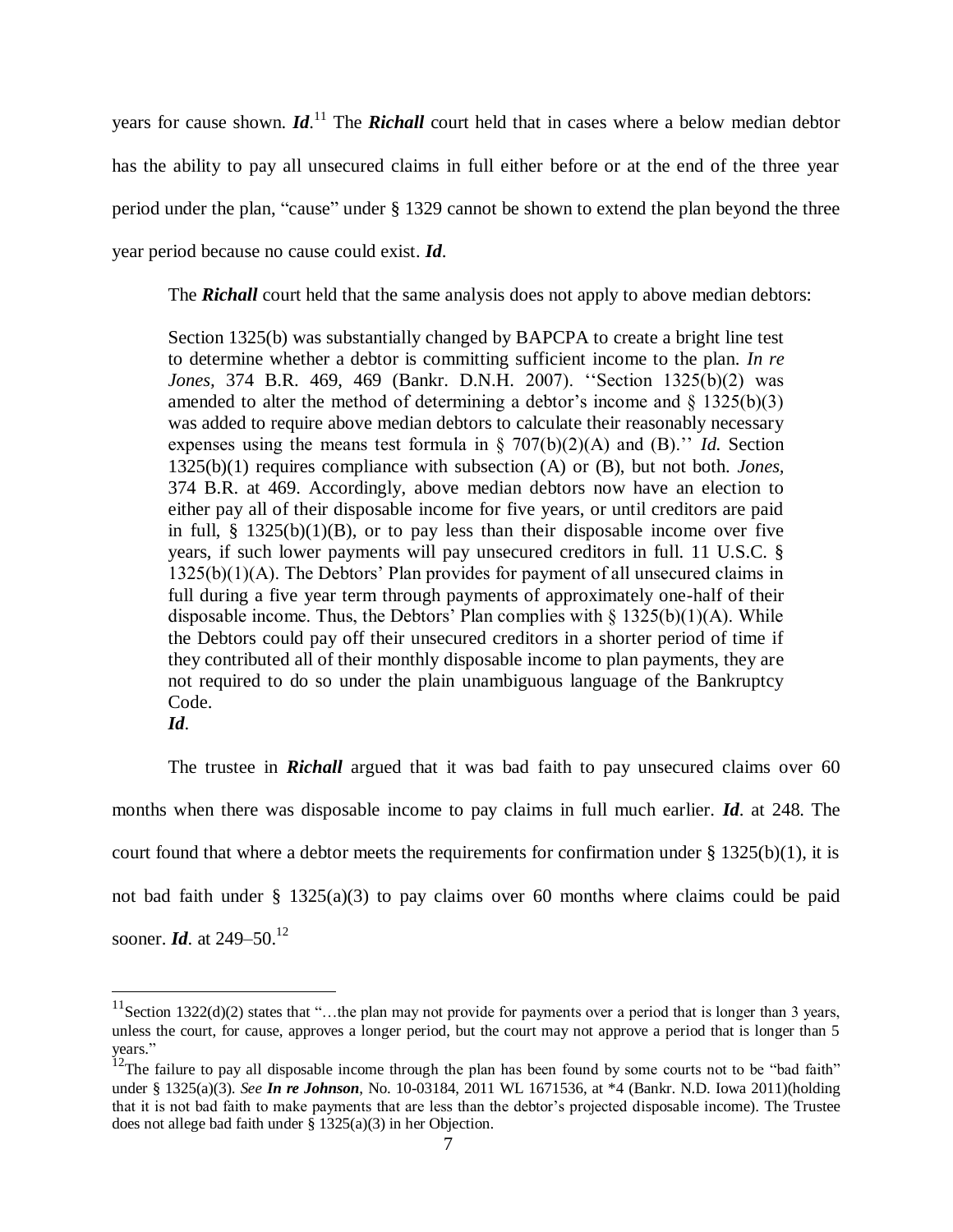The Court agrees with the *Bailey* and *Richall* courts that, under a statutory analysis, a debtor can either propose full payment of unsecured claims or payment of all disposable income over an ACP of 60 months, but the debtor is not required to do both. It is not bad faith to pay claims over a period of 60 months when there is excess disposable income to pay them sooner. Section 1325(b)(1) only requires payment in full of all unsecured claims or payment of all projected disposable income over the ACP. In opposing the Debtor's chapter 13 plan, the Trustee is acting in her capacity to serve the interests of all creditors and ensure that all creditor claims are paid. *See In re Liles*, 292 B.R. 138, 139–40 (Bankr. E.D. Tex. 2002)(holding that the chapter 13 trustee has a responsibility to represent the interest of all creditors and in that capacity may object on the behalf of creditors). The Fifth Circuit has noted that a trustee has a broad array of powers and duties, including objecting to plans where the trustee believes that the interests of creditors are not being adequately protected. *See Barron v. Countryman*, 432 F.3d 590, 594 (5th Cir. 2005) ("The trustee in Chapter 13 exists to preserve the bankruptcy estate for creditors.").

Additionally, this Court observed that "the heart of the BAPCPA's reforms is to ensure that debtors repay creditors the maximum they can afford." *In re Pautin*, 521 B.R. 754, 762 (Bankr. W.D. Tex. 2014) (citing [H.R.Rep. No. 109–31\(I\), p. 2,](https://1.next.westlaw.com/Link/Document/FullText?findType=Y&serNum=0303905884&pubNum=0100014&originatingDoc=Ic62bc2f0765d11e4b4bafa136b480ad2&refType=TV&originationContext=document&transitionType=DocumentItem&contextData=%28sc.UserEnteredCitation%29) 2005 U.S.C.C.A.N. 88, 89).<sup>13</sup> The Fifth Circuit has held that:

Section  $521(3)$  requires the debtor to cooperate with the trustee, and § 1302(b) imposes duties on the trustee, including the duty to investigate the debtor's financial affairs under § 704(4). Based upon the trustee's investigation of the debtor's financial affairs, the trustee makes a decision to support or oppose confirmation of the Chapter 13 plan. If the trustee objects to the plan confirmation, the court may not approve the plan unless it "provides that *all* of the debtor's projected disposable income to be received [during the plan] will be applied to make payments under the plan." [11 U.S.C. § 1325\(b\)\(1\)\(B\)](https://1.next.westlaw.com/Link/Document/FullText?findType=L&pubNum=1000546&cite=11USCAS1325&originatingDoc=I5c808a01183611dbb0d3b726c66cf290&refType=RB&originationContext=document&transitionType=DocumentItem&contextData=%28sc.UserEnteredCitation%29#co_pp_2a4b0000e5562) (emphasis added).

<sup>13</sup>*See also Ransom v. FIA Card Ser., N.A.*, 562 U.S. 61 (2011) (finding under the means test that debtors should pay their creditors the maximum they can afford).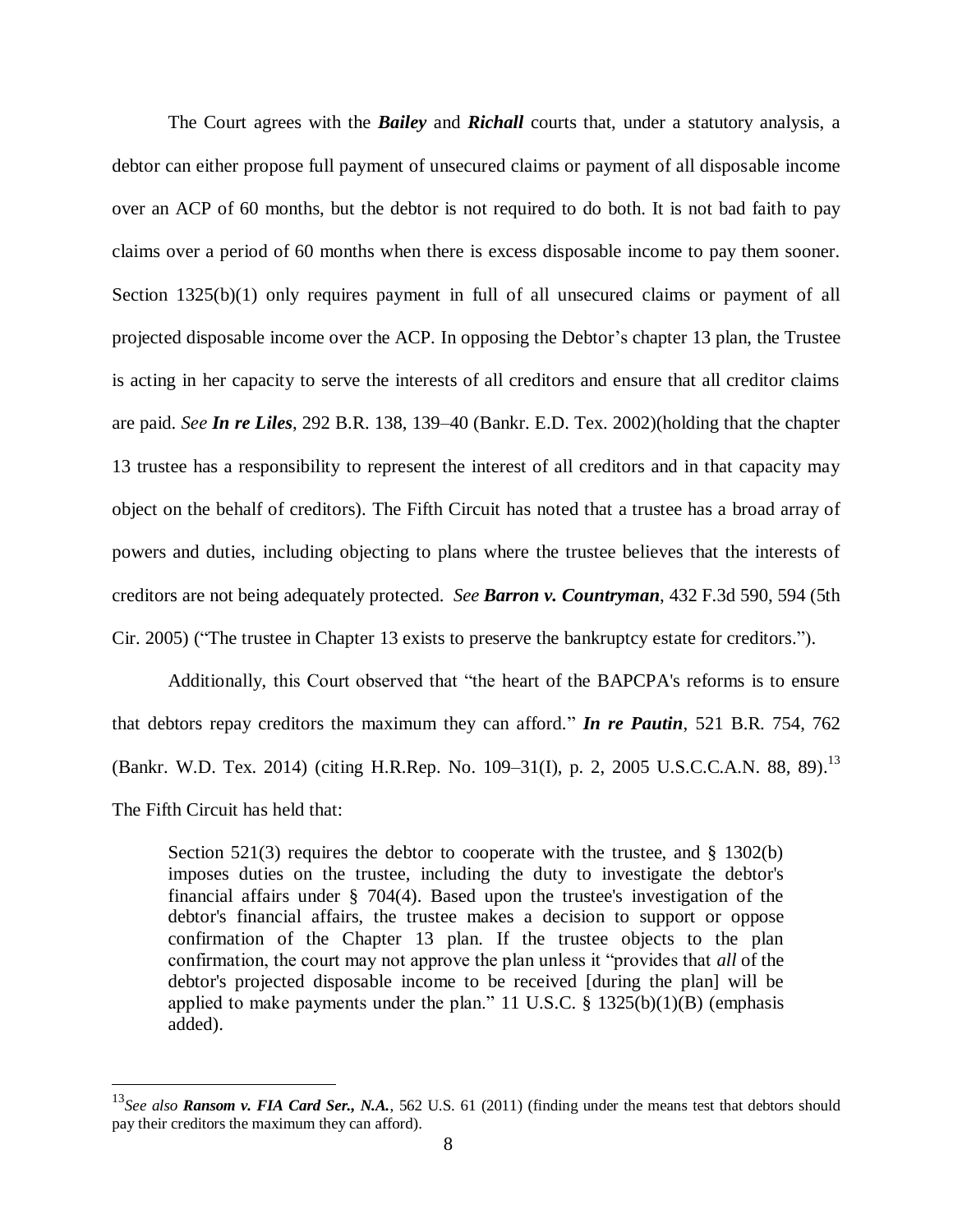*In re Cortez*, 457 F.3d 448, 457 (5th Cir. 2006).

While *Cortez* was a § 707(b) case in which the court had to examine the requirements for "substantial abuse" *Cortez* suggests that the Fifth Circuit believes that a chapter 13 trustee does have a role in evaluating cases for confirmation where a debtor is not paying all of the debtor's disposable income. In this case, the Trustee is not arguing that § 1325(b)(1) does not apply. Rather, the Trustee is asking the Court to place conditions on confirming the Debtor's chapter 13 Plan.

Debtor argues that the Court may not impose any conditions beyond the plain language of § 1325(b)(1), and that the Court must confirm Debtor's Plan as proposed. In *Law v. Siegel*, 134 S. Ct. 1188 (2014), the Supreme Court unanimously found that the Ninth Circuit was incorrect in affirming the decision of the bankruptcy court that a court could surcharge the debtor's exempt property under the court's  $\S$  105 equitable powers for the debtor's misconduct regarding bad faith litigation. The trustee in *Law v. Siegal* had sued the debtor regarding a fictitious loan and fraudulent second deed of trust the debtor had asserted existed against his home as a means to eliminate any equity in the debtor's house and remove any prospect that the trustee would attempt to liquidate the exempted home for the benefit of creditors. *Id*. at 1193. The litigation took five years and hundreds of thousands of dollars in litigation costs. *Id*. The bankruptcy court granted the trustee's motion to surcharge the debtor's exempted home for \$75,000 to compensate the trustee for the exorbitant litigation costs. *Id*. The bankruptcy court found that, pursuant to its equitable powers under § 105, it had the authority to surcharge otherwise exempt property. *Id*. Justice Scalia found that the surcharge contravened § 522, which determines exemptions in a debtor's property and precludes further attempts to use exempted property for the satisfaction of a debtor's creditors. *Id*. at 1195. The Court further held the bankruptcy court's ruling pursuant to § 105 exceeded the court's inherent equitable powers by contravening the specific provisions of